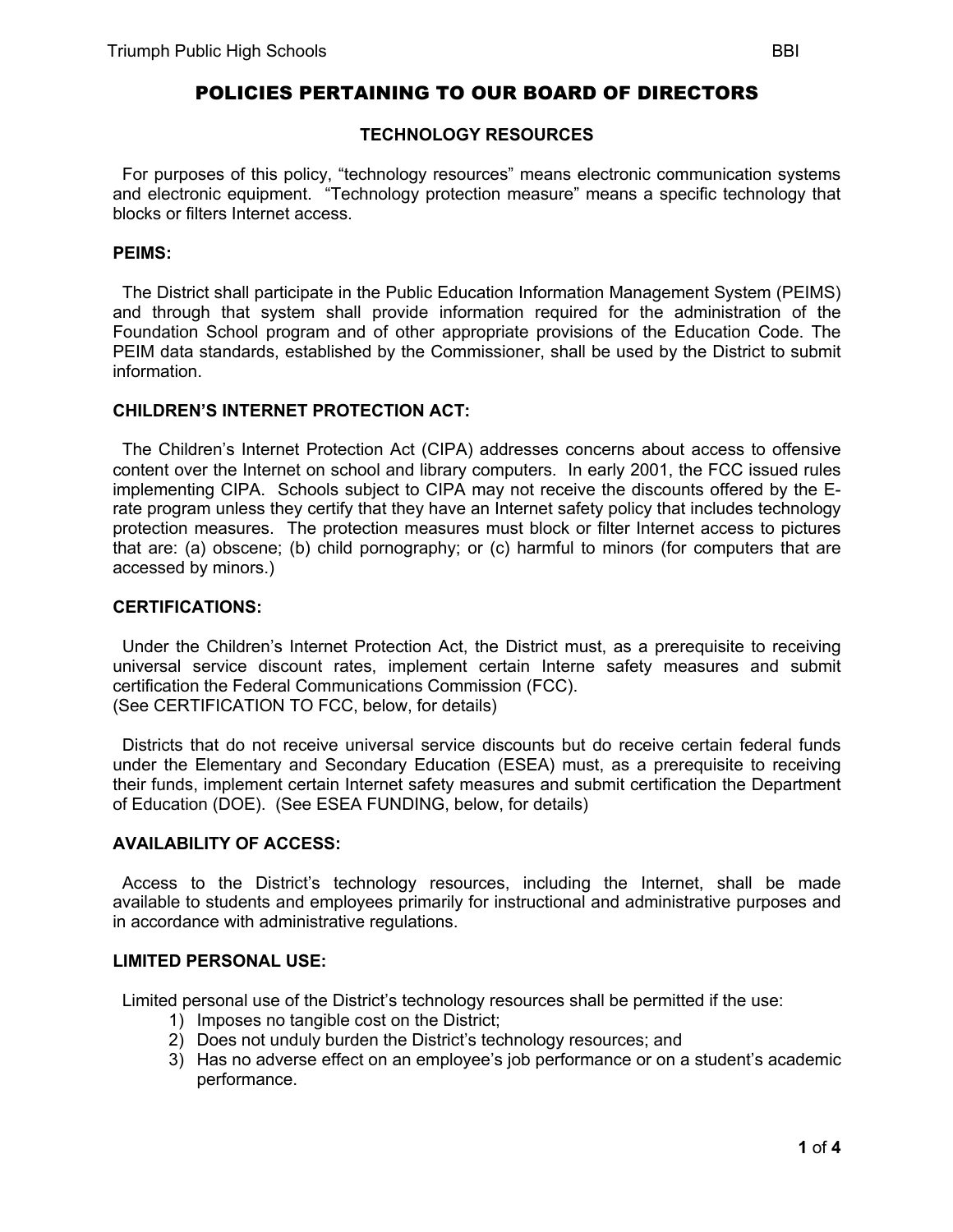# **USE BY MEMBER OF THE PUBLIC:**

 Access to the District's technology resources, including the Internet, shall be made available to members of the public, in accordance with administrative regulations.Such use shall be permitted so long as the use:

- 1) Imposes no tangible cost on the District; and
- 2) Does not unduly burden the District's technology resources.

## **ACCEPTABLE USE:**

 The Superintendent or designee shall develop and implement administrative regulations, guidelines, and user agreements consistent with the purposes and mission of the District and with law and policy.

 Access to the District's technology resources is a privilege, not a right. All users shall be required to acknowledge receipt and understanding of all administrative regulations governing use of the District's technology resources and shall agree in writing to allow monitoring of their use and to comply with such regulations and guidelines. Noncompliance may result in suspension of access or termination of privileges and other disciplinary action consistent with District policies. Violations of law may result in criminal prosecution as well as disciplinary action by the District.

#### **TECHNOLOGY PROTECTION MEASURE:**

In accordance with the appropriate certification, the District shall operate a technology protection measure that protects minors against access to visual depictions that are obscene, child pornography, or harmful to minors; and protects adults against access to visual depictions that are obscene or child pornography.

## **INTERNET SAFETY:**

 The Superintendent or designee shall develop and implement an Internet Safety Policy Plan that address:

- 1) Control of students' access to inappropriate materials, as well as to materials that are harmful to minors;
- 2) Assurance of student safety and security when using electronic communications;
- 3) Prevent unauthorized access, including hacking and other unlawful activities;
- 4) Restrict unauthorized disclosure, use, and dissemination of personally identifiable information regarding students; and
- 5) Educate students about cyber bullying awareness and response and about appropriate online behavior, including interacting with other individuals on social networking Web sites and in chat rooms.

# **PUBLIC HEARING:**

 After the Superintendent or her/his designee develops an Internet Safety Plan, the District Internet safety policy, the District shall provide reasonable notice and hold at least one public hearing or meeting to address the proposal. After public input, the proposal shall be presented to the Board for final approval.

#### **FILTERING:**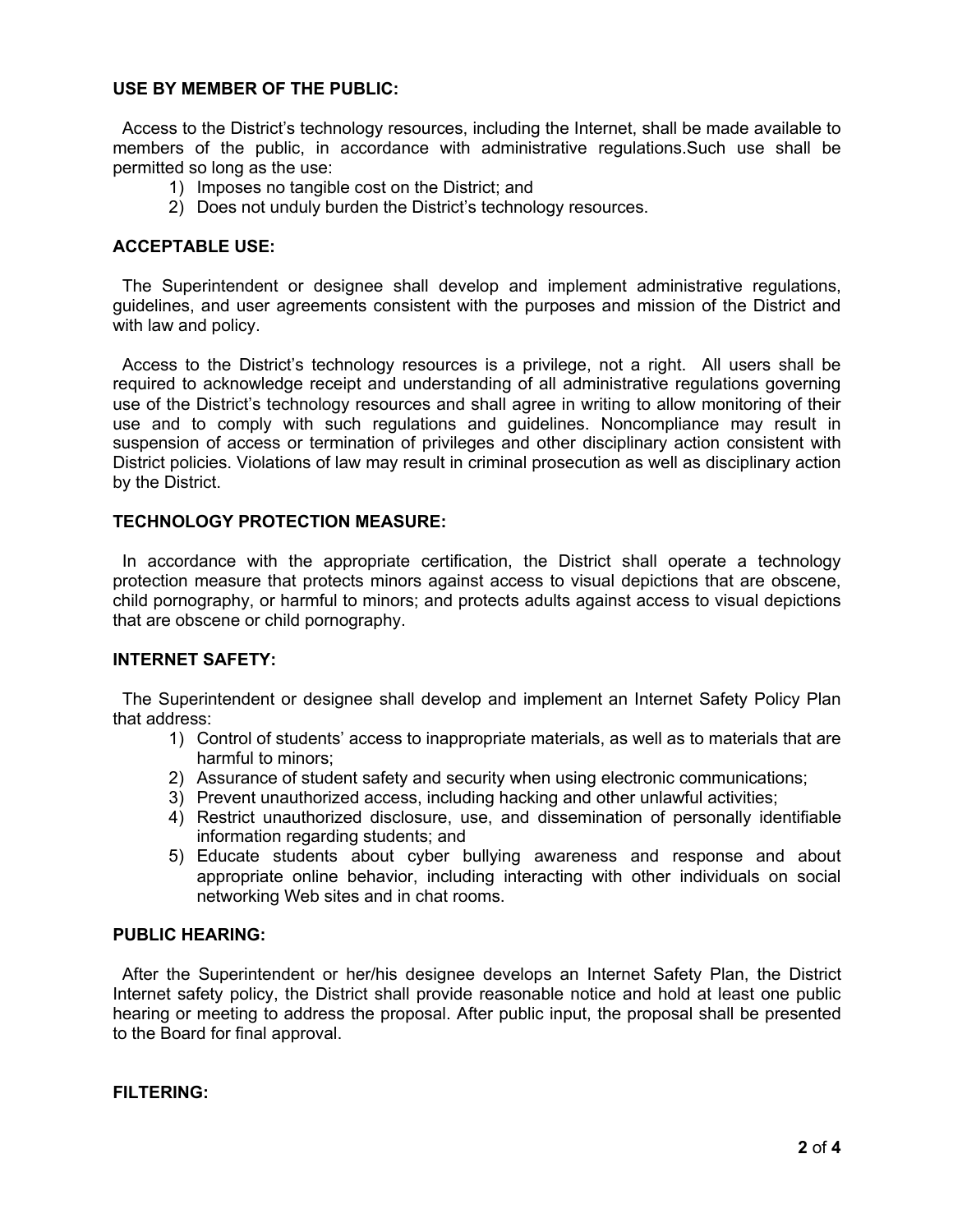Each District computer with Internet access and the District's network systems shall have filtering devices or software that blocks access to visual depictions that are obscene, pornographic, inappropriate for students, or harmful to minors, as defined by the federal Children's Internet Protection Act (CIPA) and as determined by the Superintendent or designee. The Superintendent or designee shall enforce the use of such filtering devices. Upon approval from the Superintendent or designee, an administrator, supervisor, or other authorized person may disable the filtering device for bona fide research or other lawful purpose.

## **MONITORED USE:**

 Electronic mail transmissions and other use of the District's technology resources by students, employees, and members of the public shall not be considered private. Designated District staff shall be authorized to monitor the District's technology resources at any time to ensure appropriate use.

#### **DISCLAIMER OF LIABIILTY:**

 The District shall not be liable for users' inappropriate use of the District's technology resources, violations of copyright restrictions or other laws, users' mistakes or negligence, and costs incurred by users. The District shall not be responsible for ensuring the availability of the District's technology resources or the accuracy, age appropriateness, or usability of any information found on the Internet.

#### **RECORD RETENTION:**

 A District employee shall retain electronic records, whether created or maintained using the District's technology resources or using personal technology resources, in accordance with the District's record management program.

## **CERTIFICATION TO THE FCC:**

 To be eligible for universal service discount rates, the District shall certify to the FCC during each annual program application cycle, in the manner prescribed at 47 CFR 54.520, that:

- 1) An Internet safety policy has been adopted and implemented.
- 2) With respect to use by minors, the District is enforcing the Internet safety policy, educating minors about appropriate online behavior as part of its Internet safety policy, and operating a technology protection measure during any use of the computers.
- 3) With respect to use by adults, the District is enforcing an Internet safety policy and operating a technology protection measure during any use of the computers.

## **ESEA FUNDING:**

 Federal funds made available under Title II, Part D of the ESEA for an elementary or secondary school that does not receive universal service discount rates may not be used to purchase computers used to access the Internet, or to pay for direct costs associated with accessing the Internet Unless the District:

1) Has in place a policy of Internet safety for minors that includes the operation of a technology protection measure that protects against access to visual depictions that are